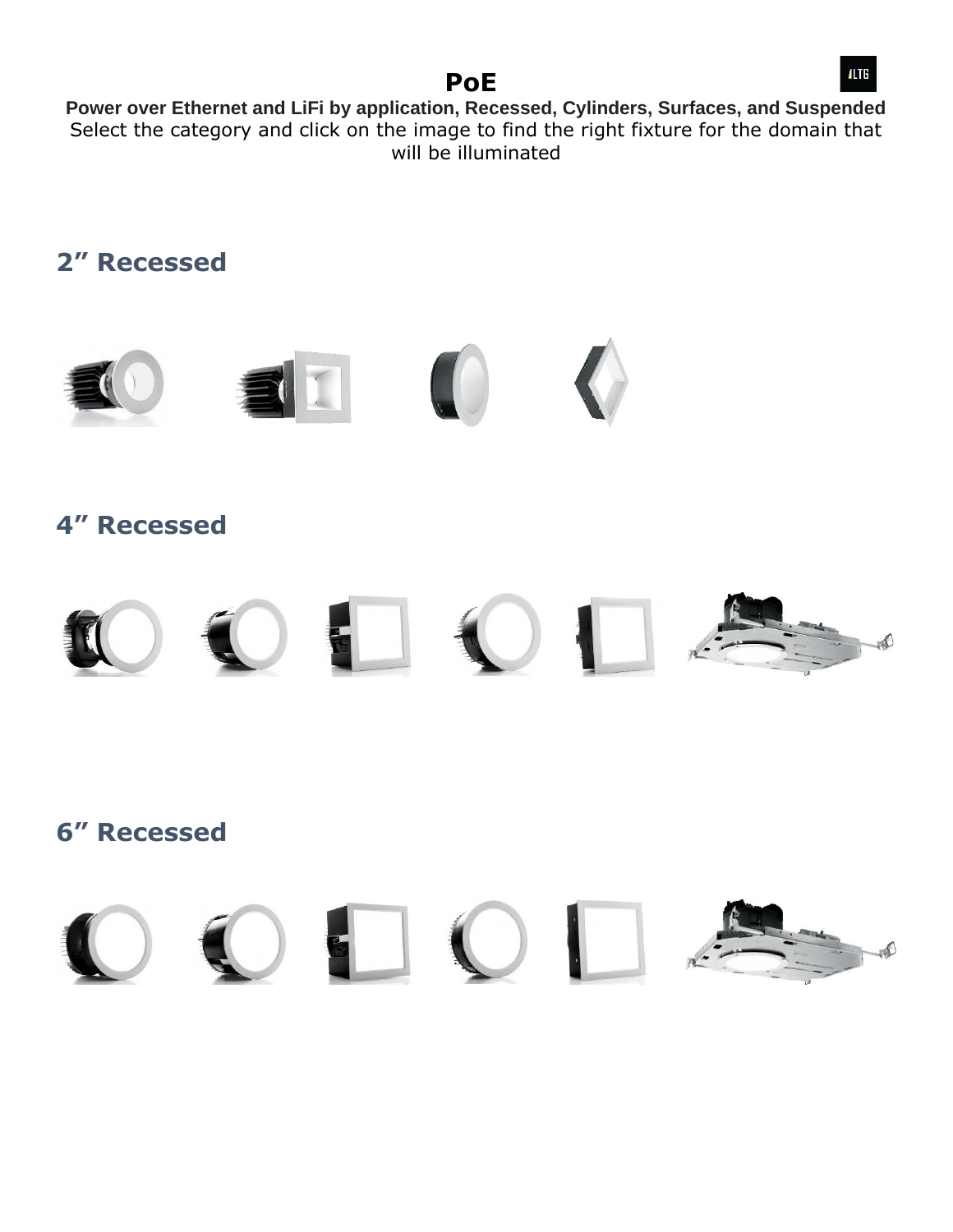# **4" Cylinders**



# **6" Cylinders**





## **8" Cylinders**



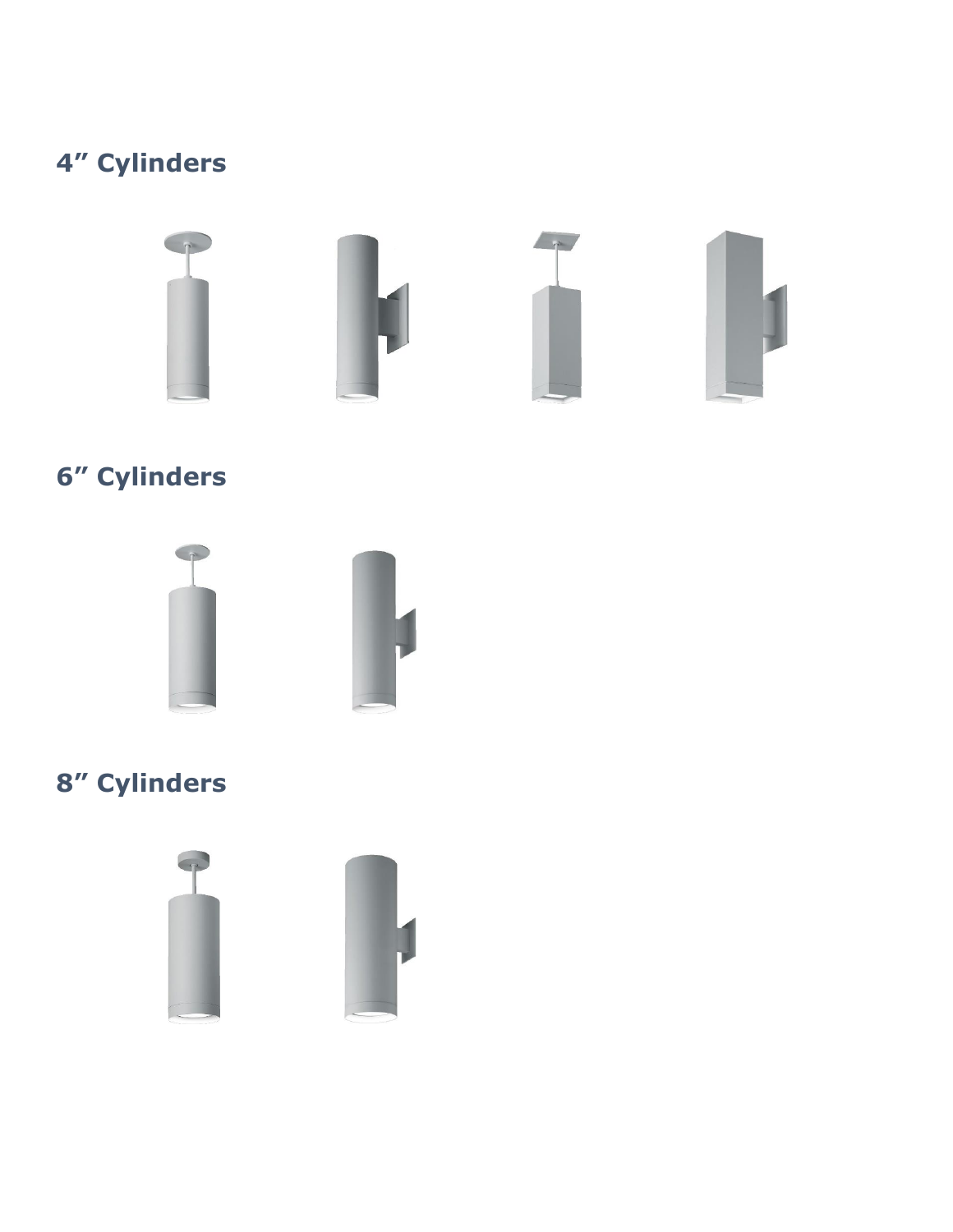## **Surface**







# **Suspended**

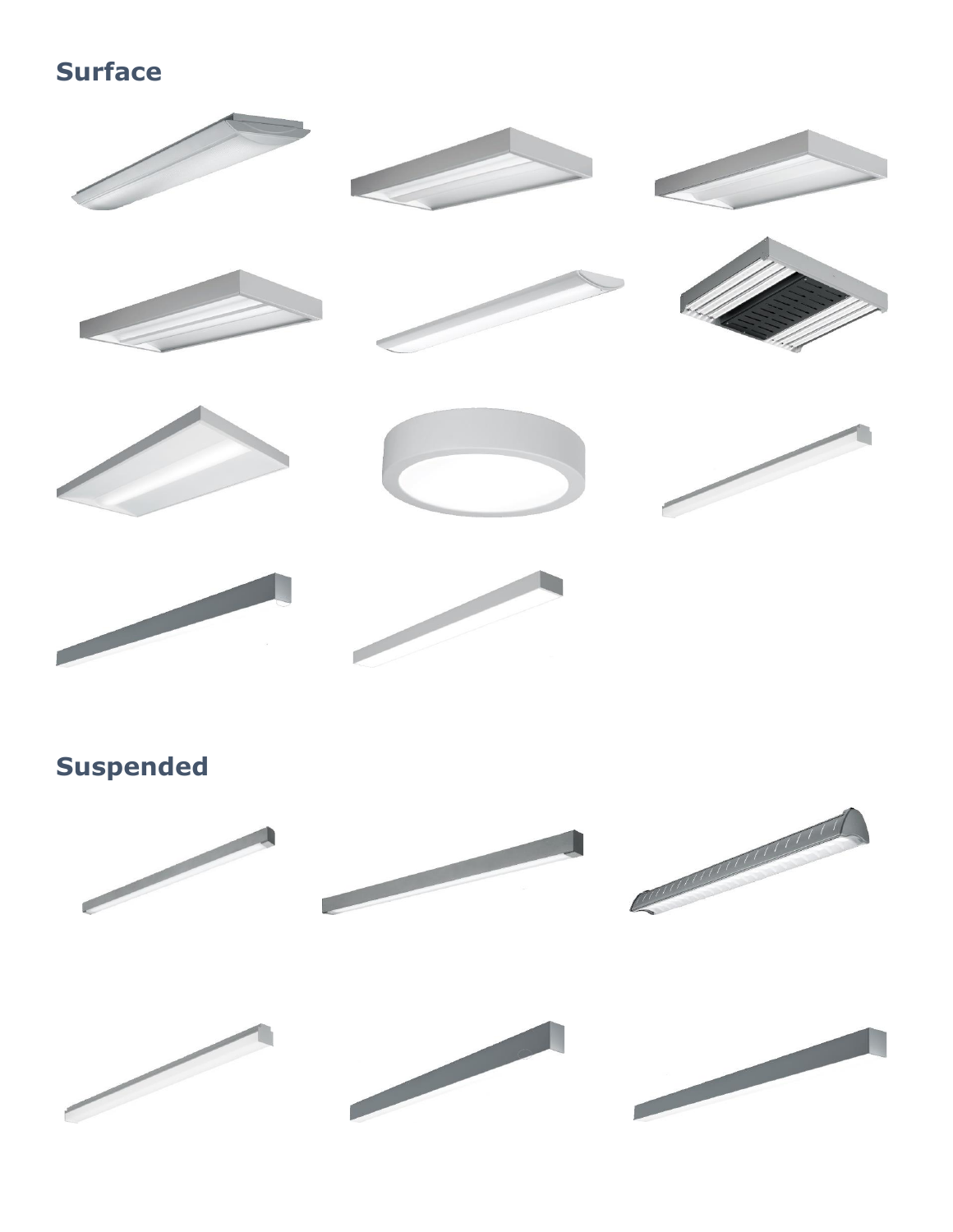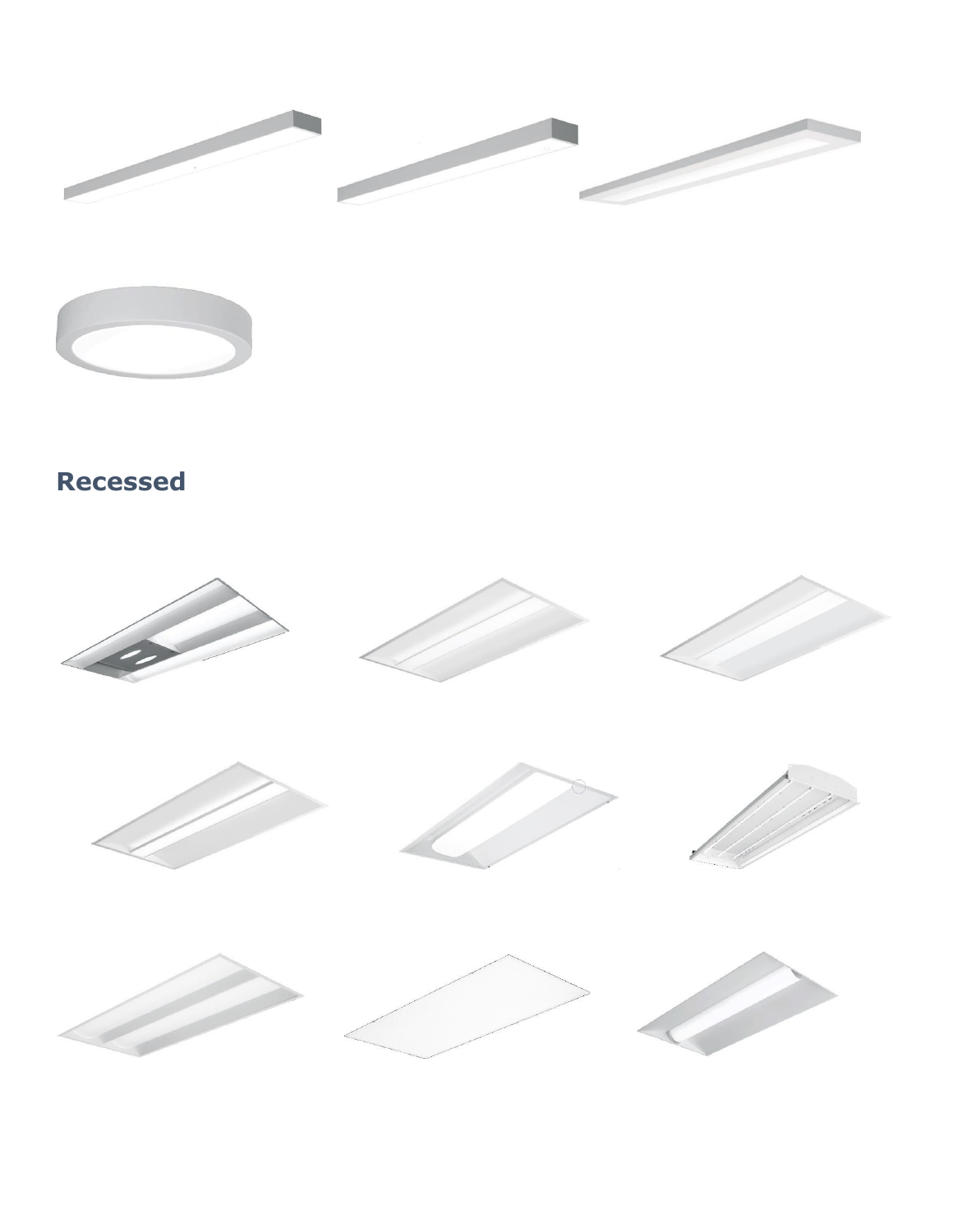











**Wall**

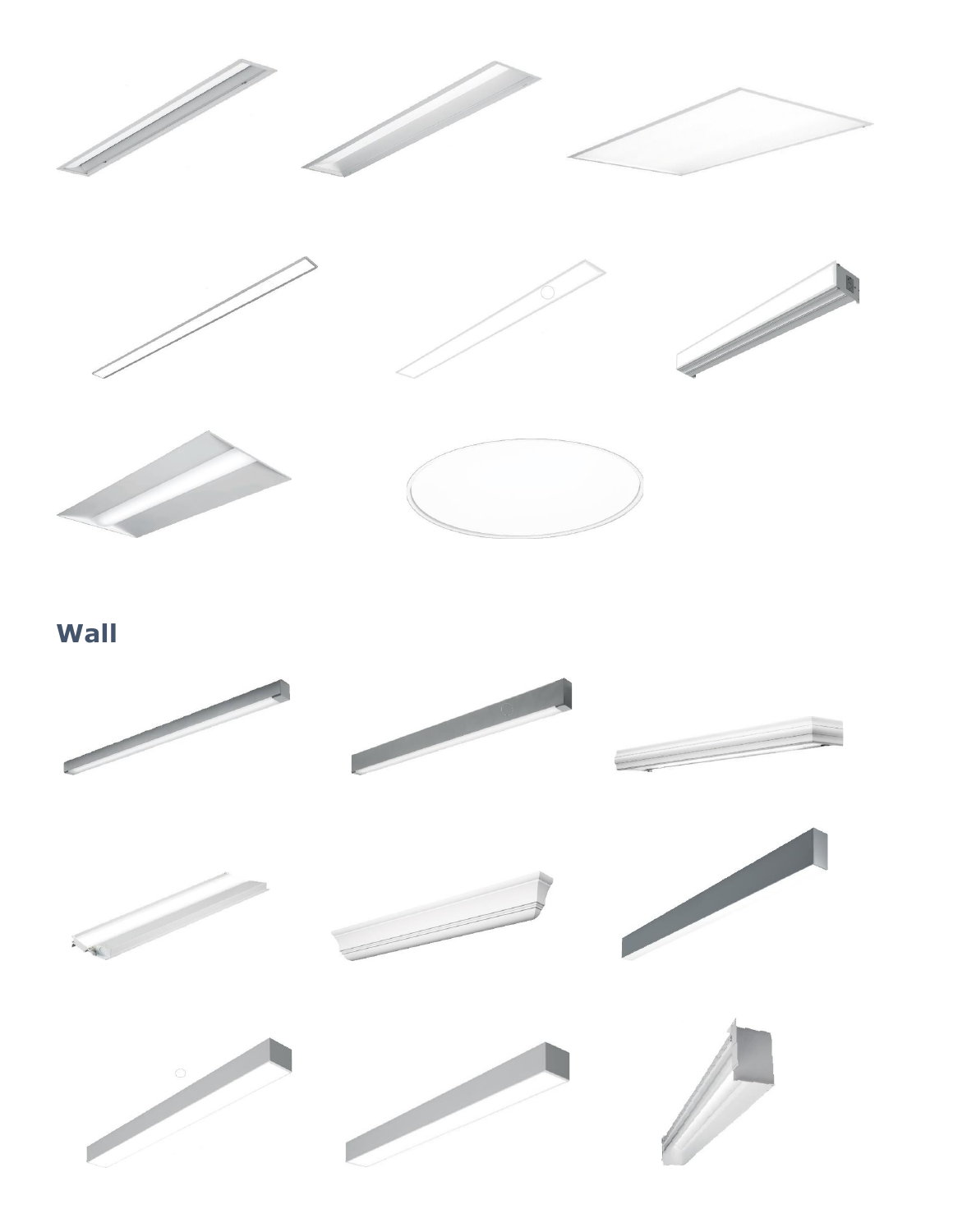

**Strips**

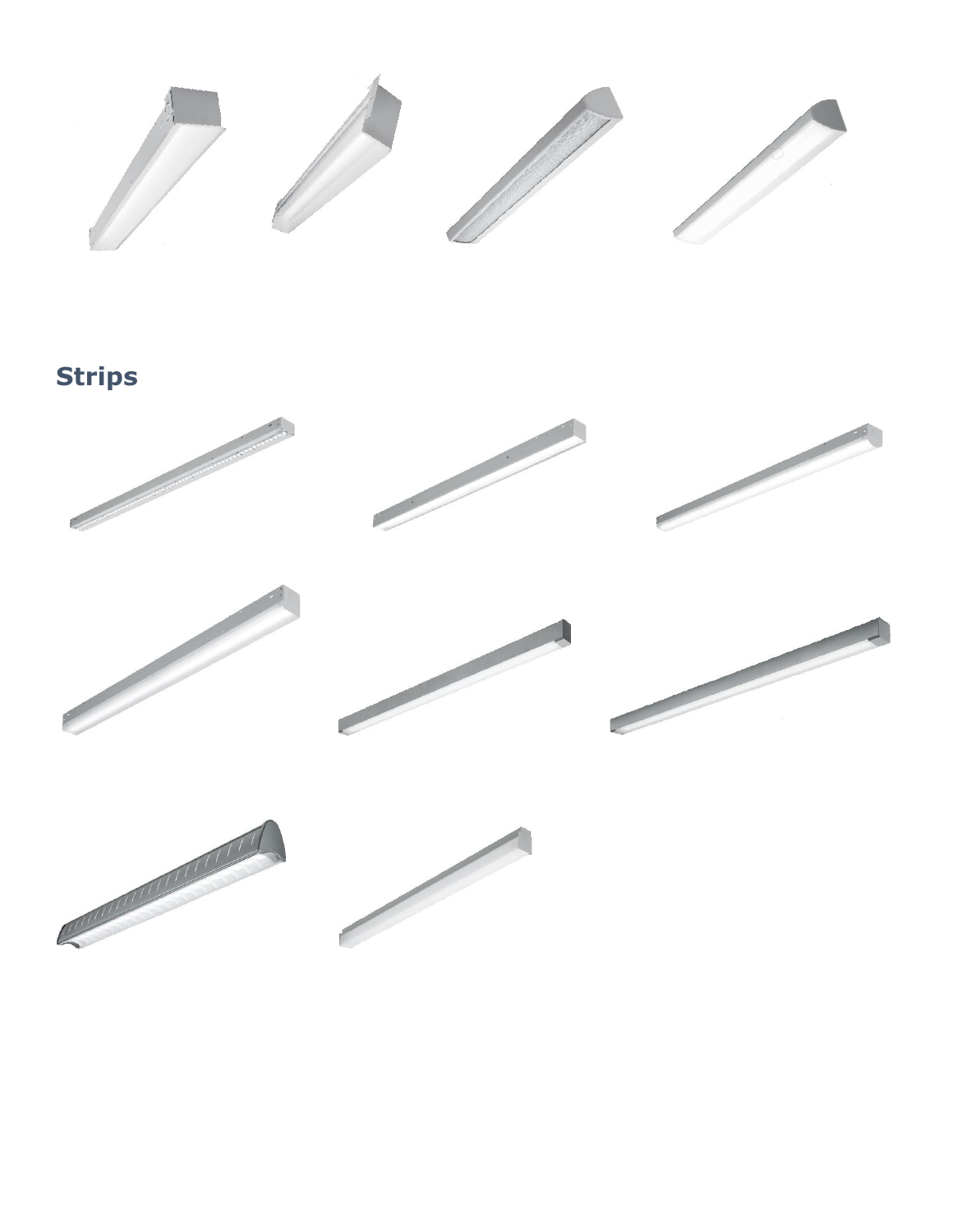### **Cove**



### **Undercabinet**



#### **PoE information:**

#### <https://www.hew.com/specifications/70628.pdf>

Qualifying a smart building opportunity often requires you to introduce a new concept to your end user client. If the client says they want an intelligent building, then you are in good shape. Unfortunately, there are many times where a potential client isn't thinking about smart buildings as this is still a relatively new concept.

It is important that you are not solely focused on upfront cost. While the total installed cost of the solution can be less than traditional infrastructure, especially for buildings 15,000 SQ FT and larger, it does not always hold true. Many variables such as the complexity of the design, local building and energy codes, labor rates, fixture selection, and more can influence the total cost of a project. Don't get me wrong, you should let the client know that you know the best way to control costs and how to layout the system to deliver the lowest total installed cost but this shouldn't be the primary focus.

Look for clients that are thinking beyond delivering basic lighting and energy savings. Find out what the overarching goals are for the client and/or try to identify specific challenges they are facing. From there, look to how other ecosystem partners can support their goals or solve the problems they are having.

Here are some top reasons:

- •Needed an integrated experience across disparate systems that fosters greater safety and security for students, teachers, and staff
- •Wanted access to data that enables them to better manage their assisted living environments
- •To foster increased student productivity and fulfillment or well-being through the use of tunable white lighting